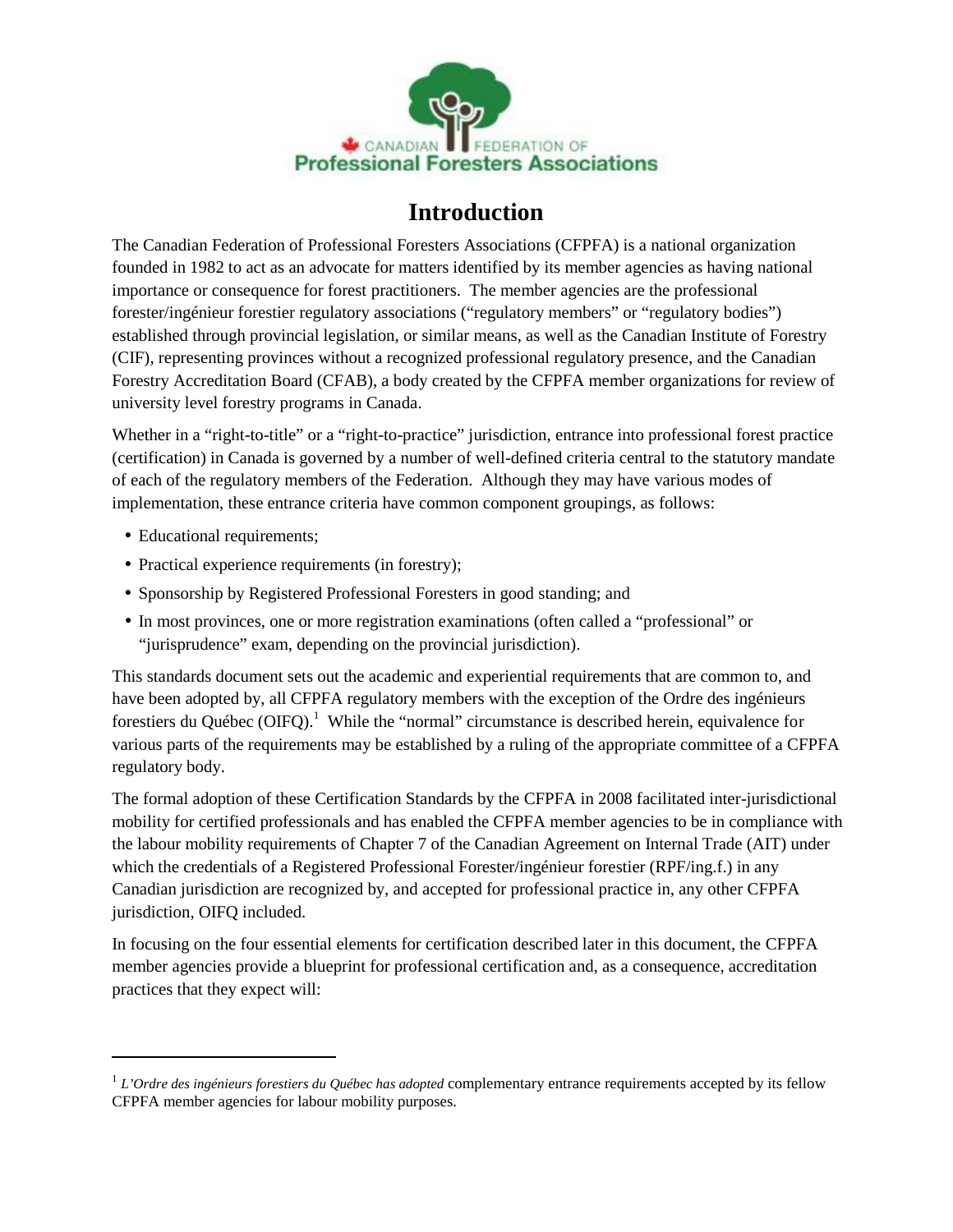- allow for greater inclusivity which recognizes a broader range of professional forestry practitioners;
- provide increased fairness, standardization and consistency for entry into the profession;
- make the most of greater labour mobility potentials; and
- encourage innovation in education and training of forestry professionals as well as in the practice of professional forestry itself.

Because of differences in regulatory formats across Canada, the CFPFA regulatory members have adopted the standards in a variety of forms. Notwithstanding, all have equivalent effect in implementation.

# **Important Definitions**

Throughout this document words and terms are used that have specific meaning. Some of these are found in the section titled "the Right Words", others are defined within the text of the document itself. In particular, it is important to know, at the outset, what we mean by "certification", "registration", "accreditation", and "science-based degree". They are therefore defined separately below.

**Accreditation** is a process of quality assurance through which an education program is assessed by an authorized authority for compliance with the academic requirements for entrance into practice in a regulated profession. In professional forestry in Canada, the Canadian Forestry Accreditation Board has been mandated by the CFPFA to assess university level forestry programs on its behalf. The CFPFA member agencies have agreed, collectively, to abide by the accreditation determinations of the CFAB.

**Certification** is the documented recognition by a governing body that a person has attained occupational proficiency for practice within its jurisdiction. In the professional forestry context, certification is granted by the provincial regulatory members of the CFPFA.

**Registration** is the act of acceptance into a governing body an individual who is in compliance with its entrance requirements. While the definition is consistent across the CFPFA jurisdictions, the point at which registration occurs may differ.

A **science-based degree** is a program of study, in which the majority of time is spent exploring the natural, physical, or social sciences.

# **Essential Elements for Certification**

In forestry, there are four essential elements for certification required by, and common to, all CFPFA regulatory members. The four, as follows, are described below.

- *(I) Academic credentials;*
- *(II) Core competency standards (of which there are 7);*
- *(III) Experience; and*
- **(IV)** *Commitment to professionalism.*

Although the breadth of content of the elements present at application may vary from one candidate to another, all elements must be demonstrably in evidence such that, in combination, the whole satisfies fully the requirements for professional practice at the entrance level.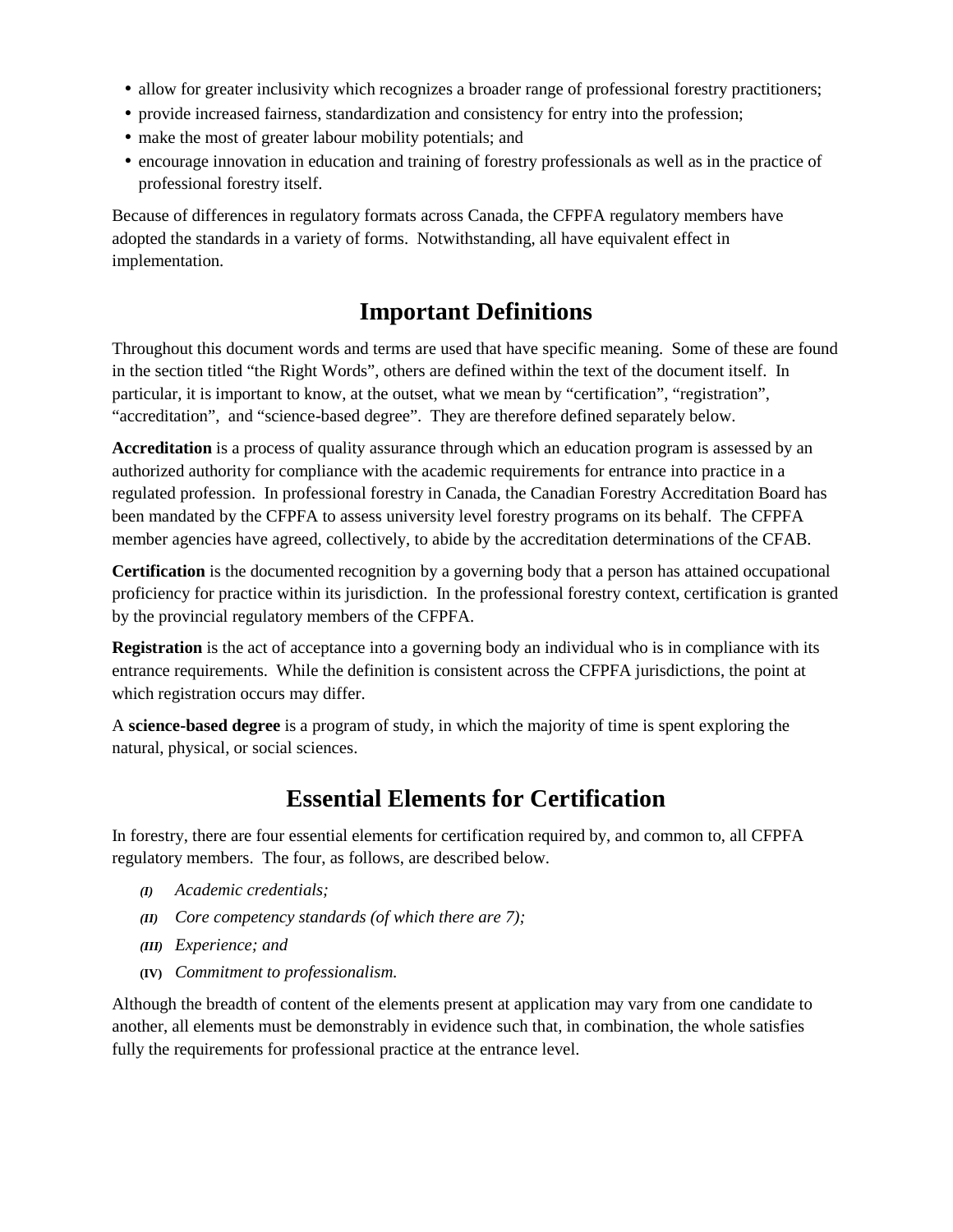### *I Academic credentials and assessments*

This essential element describes the characteristics (rather than content) of the educational foundation a registrant **must** have upon entry into practice. The characteristics include:

- At a minimum, a four-year, science-based baccalaureate degree, or its combined academic and practice equivalent,
- Complementary studies which demonstrably and cogently broaden understanding of at least one aspect of the practice of professional forestry. These often take the form of electives or options in baccalaureate programs.
- Foundational studies which demonstrably and cogently support exploration of one or more of the core forestry studies of these standards. Such studies are generally considered to be pre-or corequisite instruction that provides foundational knowledge for more advanced study.

As a statement of general intent, it is understood that, for graduates of programs accredited by the CFAB, a majority of academic time will have been dedicated to exploration of the subject matter set out in the CFAB's *Academic standards for the accreditation of degree forestry programs in Canada.* (The academic standards for certification and for accreditation are fully harmonized with no difference in intent or meaning.) Meeting the core competency requirements can be achieved directly, i.e., within the program itself, in the way students are granted entrance into the program from feeder institutions, or by completion of the Credential Assessment Process (CAP). In the second case, the school receiving students must be able to demonstrate that the competency requirements for which advanced standing is being granted have been covered appropriately in the time spent at feeder institutions.

These standards apply also to candidates for certification who have not graduated from an accredited program. In such cases, however, applicants are required to enter the CFPFA's Credential Assessment Process (CAP). A description of the CAP and its requirements may be found on the CFPFA website at <http://www.cfpfa-fcafp.ca>

In all cases, it is crucial to keep in mind that the knowledge and skills described in the Certification Standards will not have been obtained in a vacuum. In addition to the requirements of the seven standards, candidates for certification must be able to demonstrate that, however obtained, they have had appropriate exposure to the foundational studies elements upon which the academic standards rest and to appropriate additional, and related, complementary studies to round out the educational experience. These two elements are discussed further below.

Complementary studies of a curriculum are comprised of those academic studies offered by the subject program which are over and above foundational studies and the core forestry studies aimed at addressing the requirements of the academic standards. They may occur individually as 'electives' or in structured curriculum groupings, generally identified as options, minors and majors. Complementary sciences and studies are to be used to provide an integrated, comprehensive academic experience which allows students to enhance and advance their forestry career interests. There is no minimum exposure requirement for this component. However, exposure must have been sufficient to enable the candidate to fully complete the graduation requirements of the subject degree program, or equivalent study.

The foundational studies element of a curriculum will include aspects of the arts, sciences, the humanities and societal topics as described in Attachment 3, at a basic or introductory knowledge level. There is no minimum exposure requirement for this component. However, exposure must have been sufficient to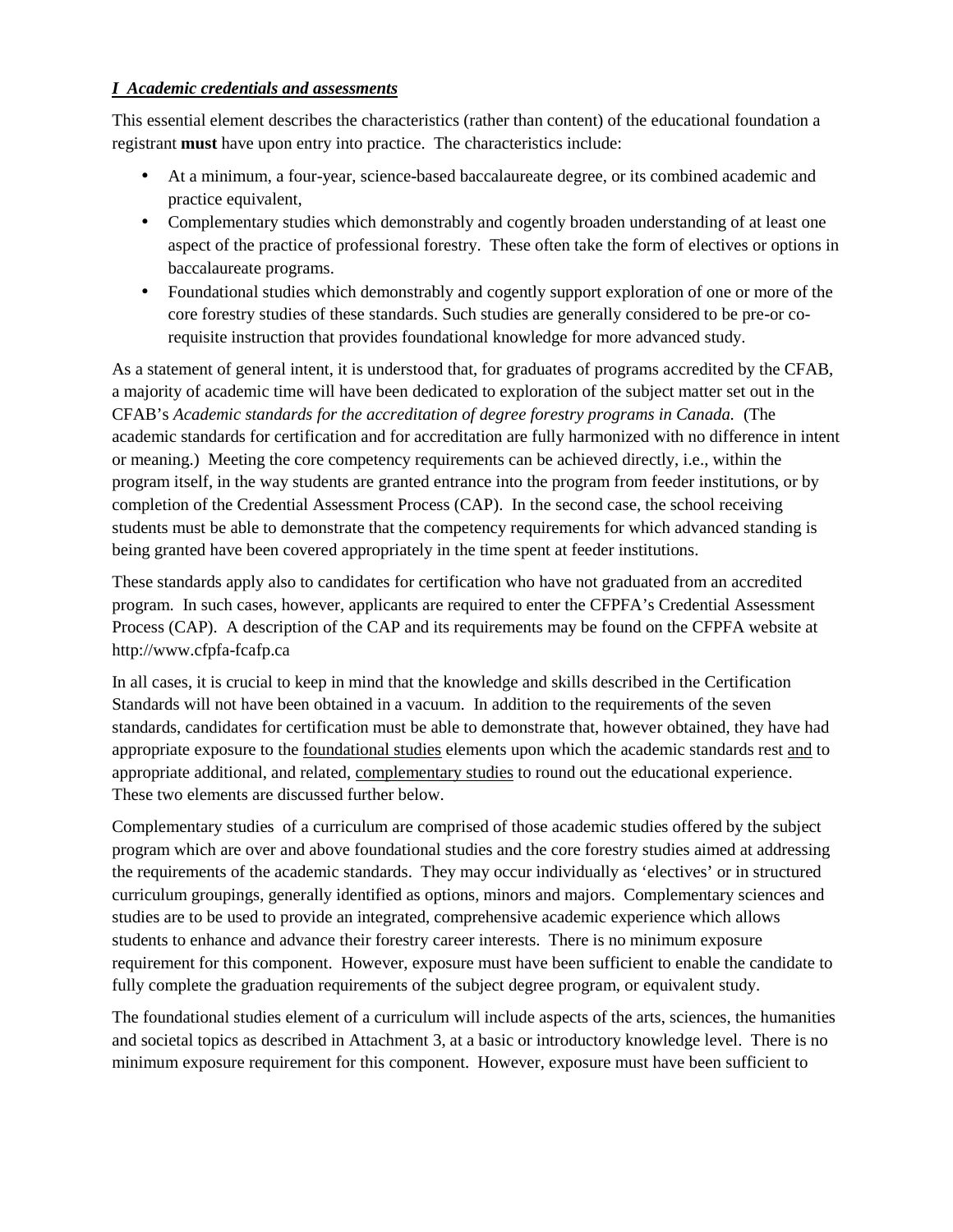obtain an understanding of natural relationships and to ensure that students are able to undertake the work of the academic requirements for certification.

# *II Core forestry competency standards*

The seven core forestry certification standards of this document were developed by the CFPFA through joint discussion with the member schools of the Association of University Forestry Schools of Canada (AUFSC) and the largest part of it is devoted to them. That said, it is crucial to keep in mind that the standards form only one part (of four) of the overall set of certification requirements and that they must be read in conjunction with each of the other three elements described.

Each standard is composed of a principle statement and a relevant components (areas of study) section as well as, hierarchically, its demonstrable competency requirements and indicators of performance arranged in a progression of understanding. For further description of these standards elements, see the section below titled *Core Competency Standards.* Standard "0", following, provides a more detailed, contextual example of this structure.

A separate, and discrete, standard is provided for each of the following subject areas:

- 1. Tree and stand dynamics;
- 2. Forest to landscape, structure and function;
- 3. Forest management;
- 4. Economics and administration of forestry;
- 5. Communication, critical reasoning;
- 6. Information acquisition and analysis; and
- 7. Professionalism and ethics.

The practice of professional forestry, as defined in legislations across Canada, is far broader than may be inferred by these seven standards. It covers numerous focus areas including natural resource management; land reclamation; urban forestry; forest operations; forest management; fish and wildlife habitat conservation; water quality preservation; forest recreation; forest protection and enhancement of cultural values; forest products marketing; and forest economics, business and management, to name but a few.

# *III Experience requirements*

Every applicant must have sufficient work experience to demonstrate competence in the practice of professional forestry at the entrance level. It is left to the registering body, and in some cases the provincial legislation, to specify how or when the requirement is demonstrated and assessed. A formal period of articling or internship before writing an examination is one model for demonstration.

# *IV Commitment to professionalism*

Applicants must have a demonstrable understanding of, and commitment to, professionalism and ethics. While some of this essential element can be delivered through formal education (business and environmental ethics courses, lectures on professionalism and regulation of professions), much of it will be demonstrated through the following:

- articling/internship and or post-enrolment, pre-certification work experience,
- a commitment to continued competency (continuing education)
- a certification examination.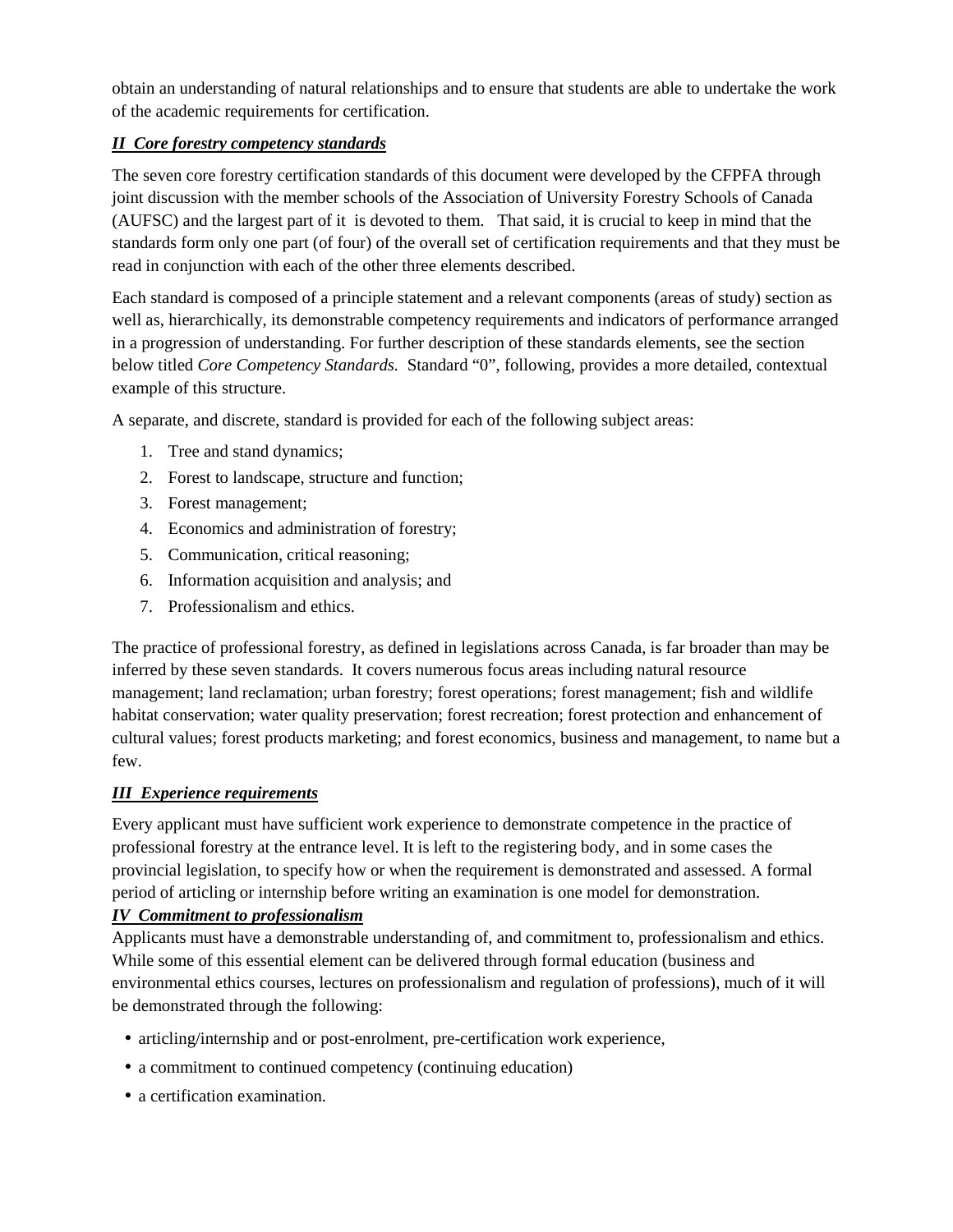### **Understanding the core forestry competency standards**

The seven standards are organized in a progression from Standards 1 and 2, which describe required knowledge of "how the system works", to Standard 3 which describes an ability to use and apply acquired knowledge in order to design and implement forest interventions and to develop and exercise forest stewardship, to Standards 4, 5, 6 and 7, which describe the need to apply acquired knowledge in the delivery of a range of expected professional services.

Each standard is composed of a principle statement and relevant components (relevant knowledge areas) as well as, demonstrable competency requirements, and indicators of performance. The last two are, themselves, arranged in a progression of understanding. Each component is considered further in Standard "0" below.

#### *The Right Words*

Specific words have been employed to guide the interpretation of the requirements of the standards. When an "action verb" such as "describe," " prepare," "list," "defend," " apply" are used in the Demonstrable Competencies and Performance Indicators, it is expected that the competency will be completed to the indicated level of understanding and ability. The levels used follow Bloom (1956) (Attachment 1) who identified a set of verbs that characterize ability to demonstrate an outcome in a certain manner to a specified level of sophistication (Attachment 2).

*On occasion the term "regionally specific" is used in a performance indicator. Regionally specific will mean one of two things: a) geographically represented by the provincial jurisdiction, or b) specific elements of the region that must be covered (prescriptive or permissive).*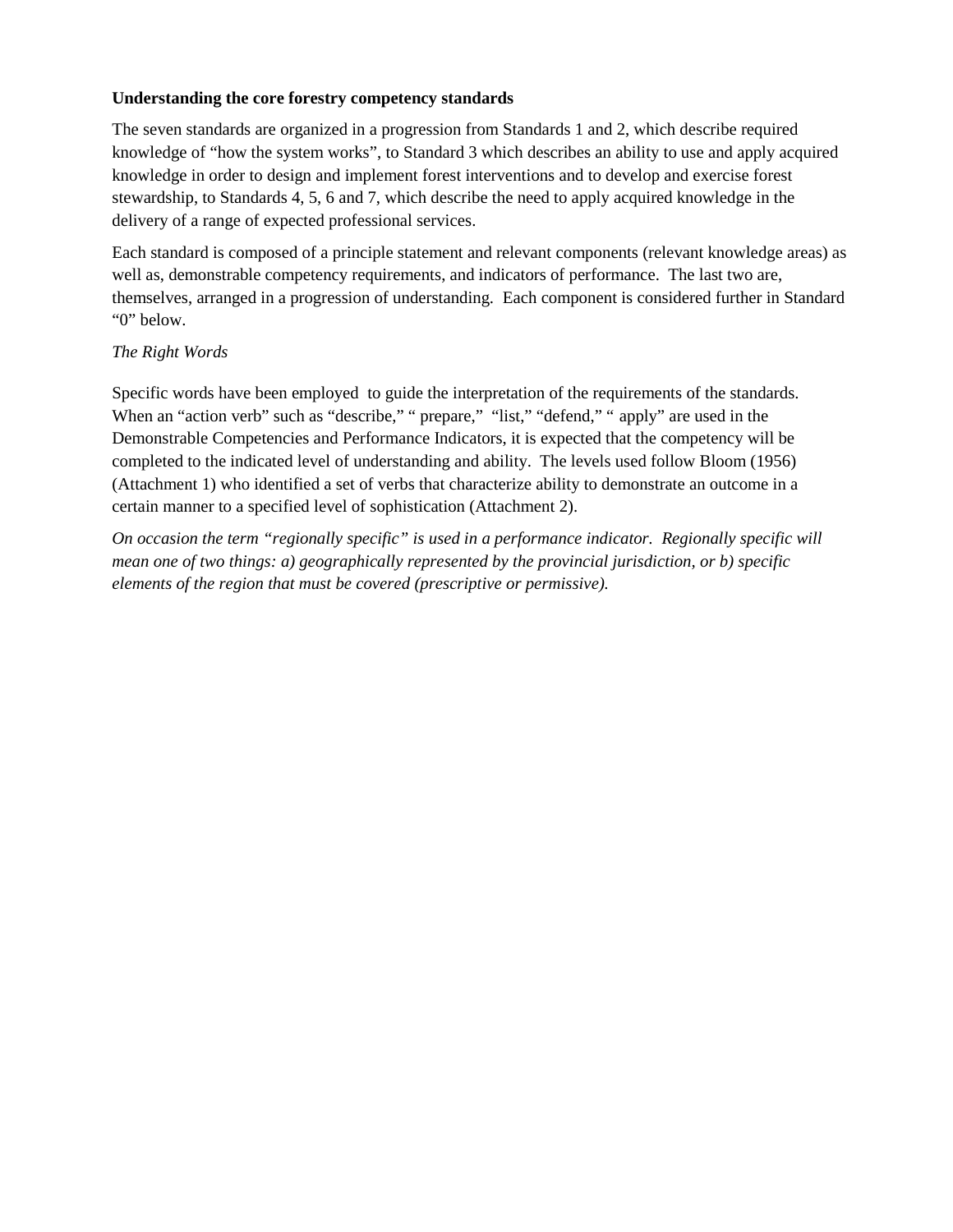# **Standard 0: [Descriptive]**

# **Principle**

### *The principle is a self-evident and enduring statement of the context of the standard.*

The relevant components, demonstrable competency requirements and performance indicators of the standard must be considered within the context of the principle statement.

# **Relevant Components**

*Relevant Components are indicative of the scope of a standard and of the range of subject matter for which an applicant may be expected to demonstrate competency in order to satisfy the full intent of the Demonstrable Competencies of the overlying Standard.*

It is not expected that all the listed subject matter within the relevant components be obtained in order to satisfy the requirements of the standard.

# **Demonstrable Competencies**

#### *A Demonstrable Competency is an essential measurement point.*

A candidate shall be able to demonstrate entry-level competence in each of the Demonstrable Competencies of a standard and shall be able to do so in a manner that corresponds accurately with the "learning outcomes" levels prescribed by a Competency's action verb(s). (See Attachment 2.)

Competency statements are presented in sequential order from less to more complex. Each statement builds on its predecessor, until the final statement, which is seen as a "capstone" competency and which is intended to capture the completeness of the standard itself.

Each Demonstrable Competency of a standard is accompanied by a sub-set of Performance Indicators.

# **Performance Indicators**

*Performance Indicators are measurables, based on Bloom's Taxonomy (adapted), describing activities typical of those a candidate will be able to undertake.* They provide context and guidance as to the abilities which would*, in toto*, lead to satisfying the requirements of the overlying Demonstrable Competency. They function as reference points to evaluate whether a candidate for certification has met the evidentiary tests for a competency's requirements.

It is not mandatory that each Performance Indicator in a sub-set be addressed. However, when a Performance Indicator is not addressed by a candidate, the candidate must then demonstrate, by means of other relevant indicators, that they have qualifications which fulfill the requirements of the Demonstrable Competency.

# *An Evidentiary Basis for Demonstrable Competencies*

All claims for having met a Demonstrable Competency (or a Performance Indicator in support of having met a Demonstrable Competency) must be accompanied by substantiated evidence. The following lists a number of possibilities for a candidate to use as evidence that a Competency or Indicator has been adequately addressed. The list is not all-inclusive nor is it in any particular order of priority: